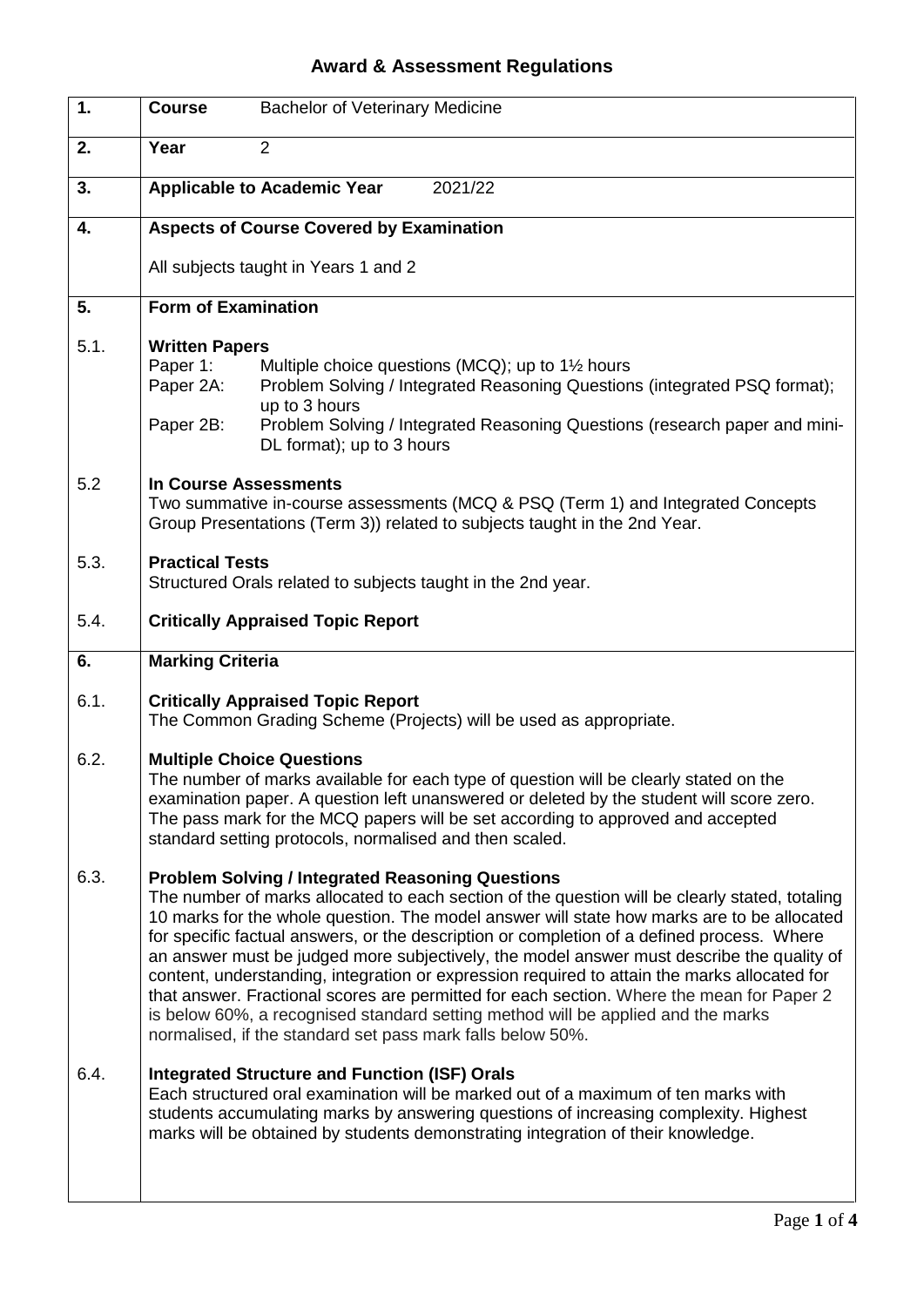## **Award & Assessment Regulations**

| 6.5.         | <b>Integrated Concepts Presentations</b><br>The Presentations will be marked using the Integrated Concepts Presentation marksheet or<br>the Integrated Concepts Presentation marksheet, as appropriate.                                                                                                                                                                                                                                                                                                                                                                                                                                                                                                                                                                                                                                                                                                                                                                                                                                |                           |                           |
|--------------|----------------------------------------------------------------------------------------------------------------------------------------------------------------------------------------------------------------------------------------------------------------------------------------------------------------------------------------------------------------------------------------------------------------------------------------------------------------------------------------------------------------------------------------------------------------------------------------------------------------------------------------------------------------------------------------------------------------------------------------------------------------------------------------------------------------------------------------------------------------------------------------------------------------------------------------------------------------------------------------------------------------------------------------|---------------------------|---------------------------|
| 7.           | <b>Allocation of Marks and any Additional Requirements</b>                                                                                                                                                                                                                                                                                                                                                                                                                                                                                                                                                                                                                                                                                                                                                                                                                                                                                                                                                                             | <b>First Sit</b>          | <b>Resit</b>              |
| 7.1.         | i.<br><b>Written Paper 1</b><br>ii.<br>Written Paper 2A and 2B<br>iii.<br><b>ISF Oral</b><br><b>Critically Appraised Topic Report</b><br>iv.<br>In-Course Assessment 1<br>V.                                                                                                                                                                                                                                                                                                                                                                                                                                                                                                                                                                                                                                                                                                                                                                                                                                                           | 25<br>40<br>15<br>10<br>5 | 27<br>44<br>17<br>12<br>0 |
| 7.2.         | In-Course Assessment 2 (Integrated Concepts)<br>vi.<br>For the purposes of section 8 and section 10 below:<br>Component i is an Essential Knowledge Element<br><b>AND</b><br>Components ii and iii are grouped together as Problem Solving and<br>Interpretation Elements.                                                                                                                                                                                                                                                                                                                                                                                                                                                                                                                                                                                                                                                                                                                                                             | 5                         | $\overline{0}$            |
| 8.           | <b>Requirements to Pass Overall</b>                                                                                                                                                                                                                                                                                                                                                                                                                                                                                                                                                                                                                                                                                                                                                                                                                                                                                                                                                                                                    |                           |                           |
| 8.1.<br>8.2. | <b>First Sit</b><br>Following scaling of the marks, students must:<br>Gain an average mark of 50% or more aggregated from the marks listed under<br>"First Sit", components i. to vi. in 7.1 above<br><b>AND</b><br>Gain at least 40% for the ESSENTIAL KNOWLEDGE element (Written Paper 1)<br><b>AND</b><br>Gain at least 40% for the combined PROBLEM SOLVING AND INTERPRETATION<br>elements (Written Papers 2A and 2B, and Structured ISF Oral) of the examinations<br><b>AND</b><br>Achieve 40% or more for component iv (Critically Appraised Topic Report)<br><b>Resit</b><br>Following scaling of the marks, students must:<br>Gain an average mark of 50% or more aggregated from the marks listed under<br>"Resit", components i. to iv. in 7.1 above<br><b>AND</b><br>Gain at least 40% for the ESSENTIAL KNOWLEDGE element (Written Paper 1)<br><b>AND</b><br>Gain at least 40% for the combined PROBLEM SOLVING AND INTERPRETATION<br>elements (Written papers 2 A and 2B, and ISF Oral) of the examinations<br><b>AND</b> |                           |                           |
| 9.           | Achieve 40% or more for component iv (Critically Appraised Topic Report)<br><b>Consequences of Failure</b>                                                                                                                                                                                                                                                                                                                                                                                                                                                                                                                                                                                                                                                                                                                                                                                                                                                                                                                             |                           |                           |
| 9.1.         | A student who fails at the first attempt is required to take the resit or withdraw from the<br>course. The overall mark obtained at the second attempt will be no greater than 50%.                                                                                                                                                                                                                                                                                                                                                                                                                                                                                                                                                                                                                                                                                                                                                                                                                                                    |                           |                           |
| 9.2.         | A student who fails overall at the first attempt due to component iv. (Critically Appraised<br>Topic Report) will be required to rework and resubmit the report.                                                                                                                                                                                                                                                                                                                                                                                                                                                                                                                                                                                                                                                                                                                                                                                                                                                                       |                           |                           |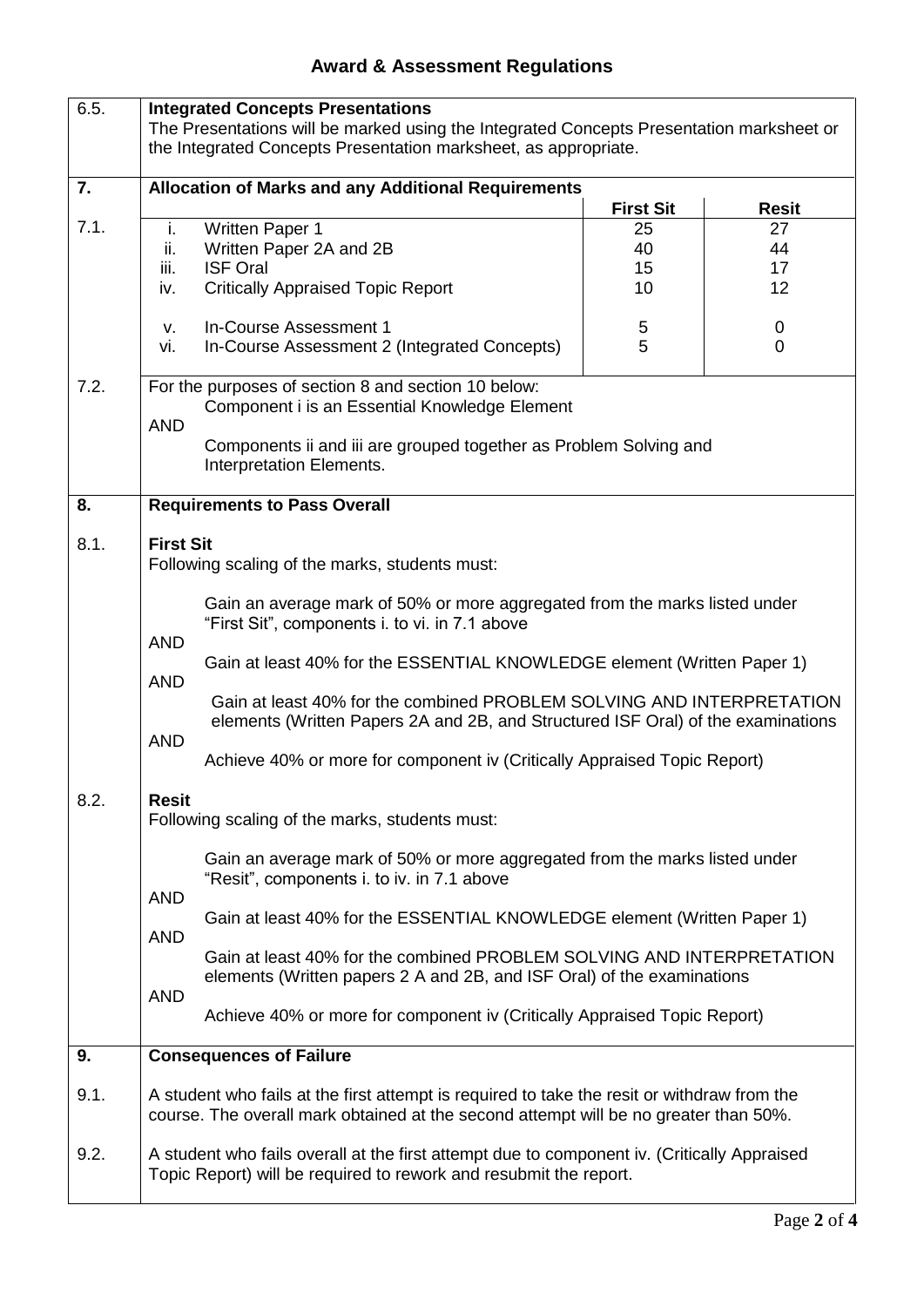## **Award & Assessment Regulations**

| 9.3.  | A student who fails overall at the first attempt due to components i. to vi. will be required to<br>resit components i. to iii. If the student has achieved at least 50% in component iv. (Critically<br>Appraised Topic Report) the mark will be carried forward.                                                                                                                                                                                                                                                                                                      |
|-------|-------------------------------------------------------------------------------------------------------------------------------------------------------------------------------------------------------------------------------------------------------------------------------------------------------------------------------------------------------------------------------------------------------------------------------------------------------------------------------------------------------------------------------------------------------------------------|
| 9.4.  | A student who fails overall at the first attempt due to components i to vi will be required to<br>resit components i to iii. If the student has achieved less than 50% in component iv.<br>(Critically Appraised Topic Report) they will be required to rework and resubmit the report.                                                                                                                                                                                                                                                                                 |
| 9.5.  | A student who is studying full time and has failed either the first or second year of their<br>degree course at the second attempt and has not previously repeated a year of<br>undergraduate study at the College (on any programme) will be entitled to repeat the year.<br>The number of attempts at assessments will be the same as for those students not<br>repeating the year. All Year Marks or Module Marks under the 'repeat year' rule will be<br>capped at a maximum of a bare pass and that will be the mark carried forward for degree<br>classification. |
| 9.6.  | A student who is studying full time and has failed the year at the second attempt and has<br>previously repeated a year of undergraduate study at the College (on any programme) will<br>be required to withdraw from the course. They will have a right of appeal as described in<br><b>College Regulations</b>                                                                                                                                                                                                                                                        |
| 9.7.  | A full time student who has not passed at the end of a repeated year is required to appeal<br>irrespective of any deferrals.                                                                                                                                                                                                                                                                                                                                                                                                                                            |
| 9.8.  | Any student who has failed after having taken all resit and repeat opportunities will be<br>required to withdraw from the course. They will have a right of appeal as described in<br>College Regulations. A candidate who has achieved an overall mark of 40% or more in Year<br>2, but who does not proceed with study on the BVetMed course, will be eligible to apply for<br>transfer to BSc Bioveterinary Sciences Year 3.                                                                                                                                         |
| 10.   | <b>Classification</b>                                                                                                                                                                                                                                                                                                                                                                                                                                                                                                                                                   |
| 10.1. | A student who, at the first attempt, obtains an overall mark of 70% or more, with a mark of at                                                                                                                                                                                                                                                                                                                                                                                                                                                                          |
|       | least 65% gained in each of the two elements (Essential Knowledge AND Problem Solving<br>and Interpretation), will be awarded a pass with distinction.                                                                                                                                                                                                                                                                                                                                                                                                                  |
| 10.2. | A student who, at the first attempt, obtains an average mark of 65% or more but who does<br>not meet the criteria for the award of a pass with distinction, will be awarded a pass with<br>merit, provided each of the two elements (Essential Knowledge AND Problem Solving and<br>Interpretation) is passed.                                                                                                                                                                                                                                                          |
| 10.3. | A student who achieves an overall mark of 40% or more in Year 2 but does not proceed with<br>study will be eligible for the award of Diploma of Higher Education.                                                                                                                                                                                                                                                                                                                                                                                                       |
|       | The award of Diploma of Higher Education will be classified by the overall mark as follows:                                                                                                                                                                                                                                                                                                                                                                                                                                                                             |
|       | Pass<br>40-59%<br>60-69%<br>Merit<br>70% or more Distinction                                                                                                                                                                                                                                                                                                                                                                                                                                                                                                            |
| 11.   | <b>Disclosure of Marks</b>                                                                                                                                                                                                                                                                                                                                                                                                                                                                                                                                              |